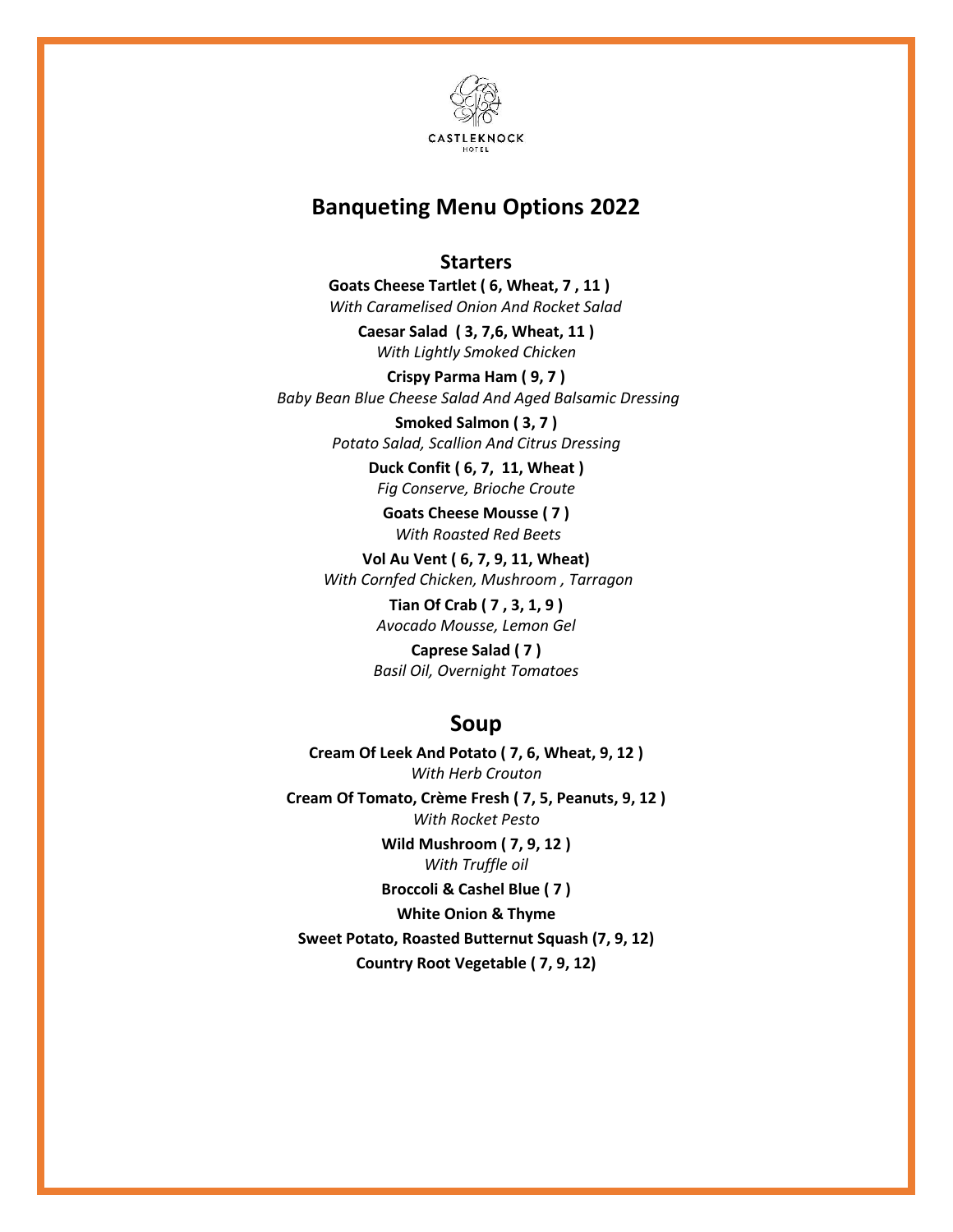### **Sorbet**

**Lemon And Zest Champagne Mango And Passion Fruit Green Apple Prosecco Fizz Blackcurrant Pear**

**(May contain traces of nuts & milk)**

### **Main Courses**

**Pan Roast Cod Fillet ( 3, 1, 7 )** *Tomato, Bean & Pancetta Cassolet, Basil Oil* **Crispy Callan Pork Belly ( 9, 12 13, 7 )** *Celeriac Puree, Apple Gel & Roasted Baby Beets* **Baked Atlantic Salmon Fillet (3, 7, 13 )** *Charred Baby Vegetables, Dijon Mustard Cream*

**Wild Mushroom, Baby Spinach & Feta Cheese Wellington ( 7, 11, 6, Wheat )**

**Cannon of Lamb ( 7, 9 )** *Provencale Vegetables, Basil Jus* **Fillet of Sea Bass ( 3, 7, 9 ) S***un Blushed Tomatoes, Crushed Baby Potato, Sauce Vierge* **Hereford 100% Irish Beef Sirloin ( 7, 9, 12 )** *Fondant Potato, Red wine And Shallot Jus* **Cornfed Chicken Supreme ( 6, Wheat, 13, 12 )** *Chorizo Stew, Leek And Wholegrain Mustard Veloute* **Halloumi Roasted Red Pepper Terrine (7)** *With Grilled Aubergine & Courgette* **100% Irish Beef Fillet ( 7, 9 12, 13 )** *Chive Mash, Garlic French Beans, Red Wine Jus ( 10euro supplement )*

*All Mains Are Served With Selection Of Vegetables And Potatoes*